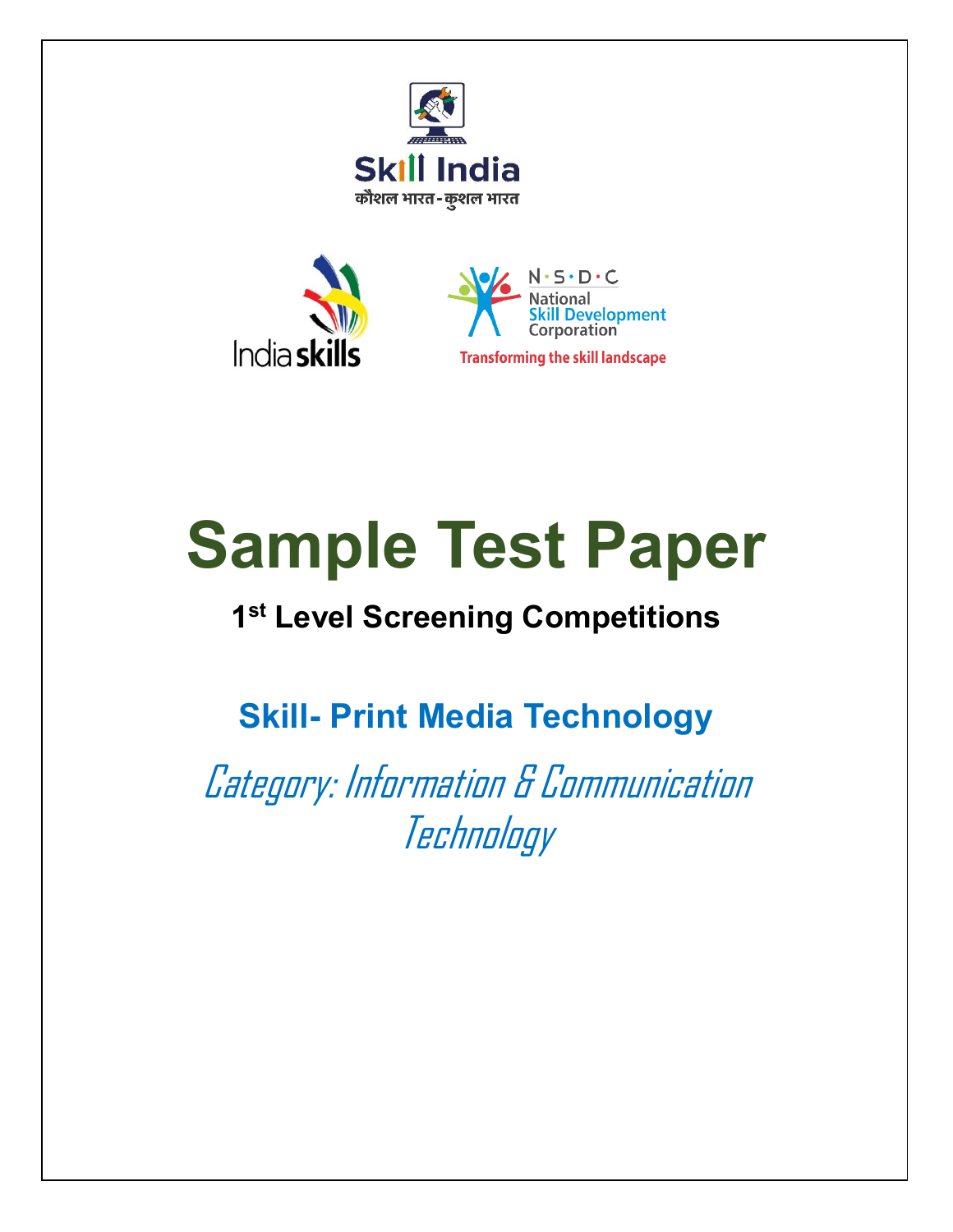#### **Syllabus**

- 1. Fundamentals of Printing Technology
- 2. Paper properties and types
- 3. Ink properties and types
- 4. Offset Printing Process
- 5. Digital Printing Process
- 6. Binding Techniques
- 7. Color Science
- 8. Design basics
- 9. Typography